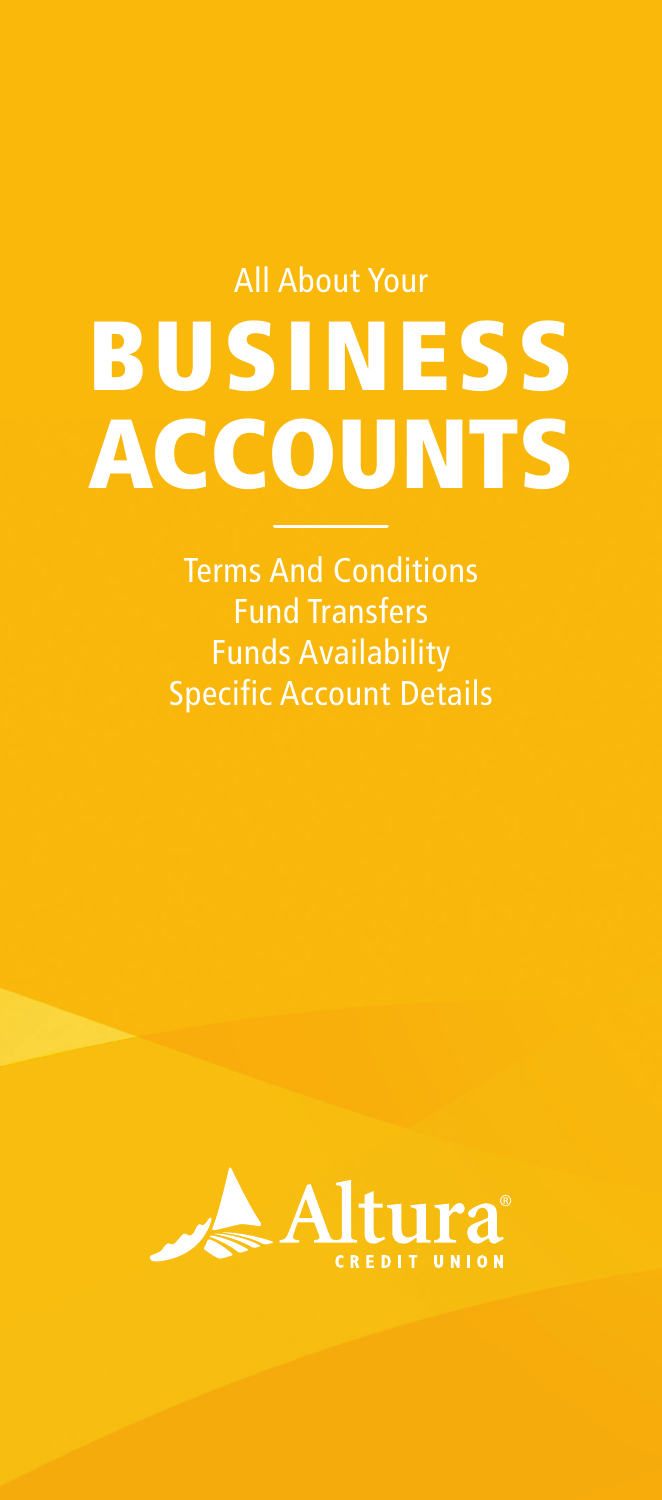| Important Information About Procedures For Opening A New Account 3 |  |
|--------------------------------------------------------------------|--|
|                                                                    |  |
|                                                                    |  |
|                                                                    |  |
|                                                                    |  |
|                                                                    |  |
|                                                                    |  |
|                                                                    |  |
|                                                                    |  |
|                                                                    |  |
|                                                                    |  |
|                                                                    |  |
|                                                                    |  |
|                                                                    |  |
|                                                                    |  |
|                                                                    |  |
|                                                                    |  |
|                                                                    |  |
|                                                                    |  |
|                                                                    |  |
|                                                                    |  |
|                                                                    |  |
|                                                                    |  |
|                                                                    |  |
|                                                                    |  |
|                                                                    |  |
|                                                                    |  |
|                                                                    |  |
|                                                                    |  |
|                                                                    |  |
|                                                                    |  |
|                                                                    |  |
|                                                                    |  |
|                                                                    |  |
|                                                                    |  |
|                                                                    |  |
|                                                                    |  |
|                                                                    |  |
|                                                                    |  |
|                                                                    |  |
|                                                                    |  |
|                                                                    |  |
|                                                                    |  |
|                                                                    |  |
|                                                                    |  |
|                                                                    |  |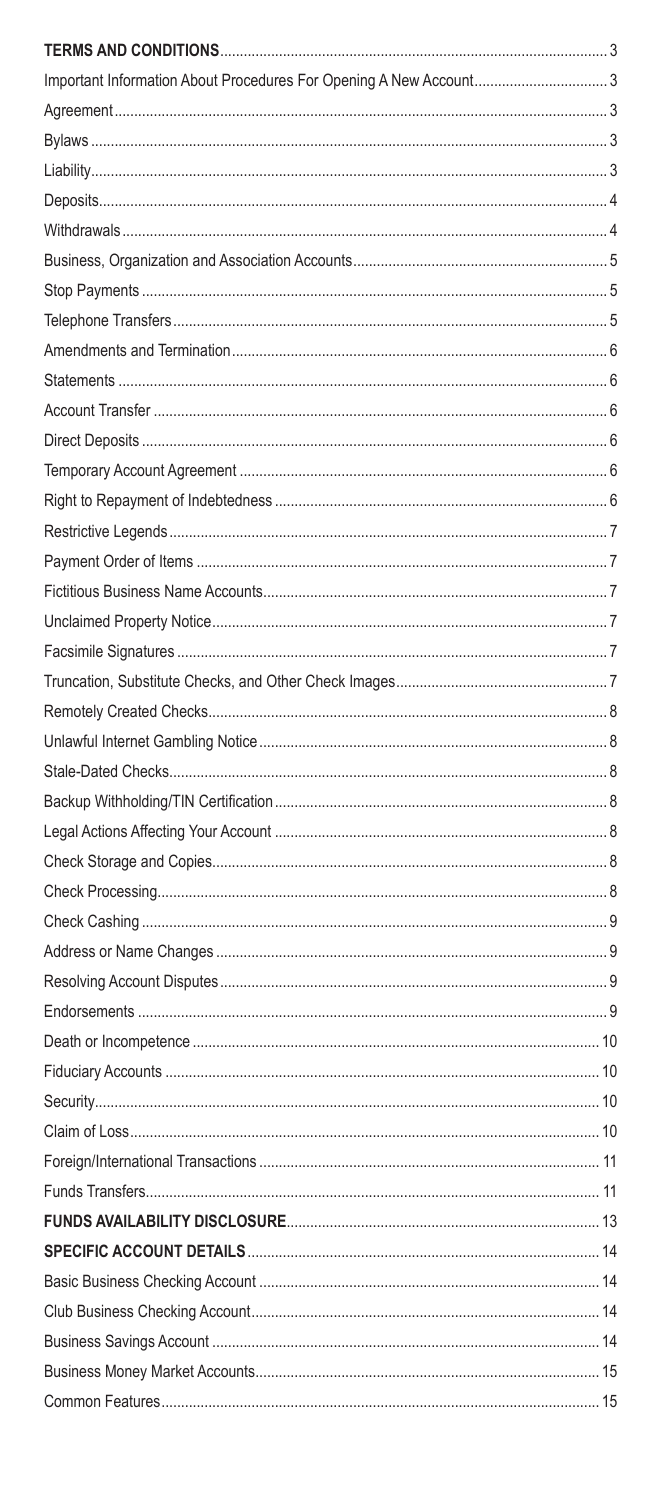## **TERMS AND CONDITIONS OF YOUR ACCOUNT**

**IMPORTANT INFORMATION ABOUT PROCEDURES FOR OPENING A NEW ACCOUNT**  - To help the government fight the funding of terrorism and money laundering activities, federal law requires all financial institutions to obtain, verify, and record information that identifies each person who opens an account.

What this means for you: When you open an account, we will ask for your name, address, date of birth (for individuals), and other information that will allow us to identify you. We may also ask to see your driver's license (for individuals) or other identifying documents.

**AGREEMENT** - This document, along with any other documents we give you pertaining to your account(s), is a contract that establishes rules which control your account(s) with us. Please read this carefully and retain it for future reference. If you sign the signature card or open or continue to use the account, you agree to these rules. You will receive a separate schedule of rates, qualifying balances, and fees if they are not included in this document. If you have any questions, please call us.

This agreement is subject to applicable federal laws, the laws of the state of California and other applicable rules such as the operating letters of the Federal Reserve Banks and payment processing system rules (except to the extent that this agreement can and does vary such rules or laws). The body of state and federal law that governs our relationship with you, however, is too large and complex to be reproduced here. The purpose of this document is to:

- (1) summarize some laws that apply to common transactions;
- (2) establish rules to cover transactions or events which the law does not regulate;
- (3) establish rules for certain transactions or events which the law regulates but permits variation by agreement; and
- (4) give you disclosures of some of our policies to which you may be entitled or in which you may be interested.

If any provision of this document is found to be unenforceable according to its terms, all remaining provisions will continue in full force and effect. We may permit some variations from our standard agreement, but we must agree to any variation in writing either on the signature card for your account or in some other document.

As used in this document the words "we," "our," and "us" mean the financial institution and the words "you" and "your" mean the account holder(s) and anyone else with the authority to deposit, withdraw, or exercise control over the funds in the account. However, this agreement does not intend, and the terms "you" and "your" should not be interpreted, to expand an individual's responsibility for an organization's liability. If this account is owned by a corporation, partnership or other organization, individual liability is determined by the laws generally applicable to that type of organization. The headings in this document are for convenience or reference only and will not govern the interpretation of the provisions. Unless it would be inconsistent to do so, words and phrases used in this document should be construed so the singular includes the plural and the plural includes the singular.

**BYLAWS** - Our bylaws, which we may amend from time to time, establish basic rules about our credit union policies and operations which affect your account and membership. You may obtain a copy of the bylaws on request. Our right to require you to give us notice of your intention to withdraw funds from your account is described in the bylaws. Unless we have agreed otherwise, you are not entitled to receive any original item after it is paid, although you may request that we send you an item(s) or a copy of an item(s).

**LIABILITY** - You agree, for yourself (and the person or entity you represent if you sign as a representative of another) to the terms of this account and the schedule of charges. You authorize us to deduct these charges, without notice to you, directly from the account balance as accrued. You will pay any additional reasonable charges for services you request which are not covered by this agreement.

Each of you also agrees to be jointly and severally (individually) liable for any account shortage resulting from charges or overdrafts, whether caused by you or another with access to this account. This liability is due immediately, and can be deducted directly from the account balance whenever sufficient funds are available. You have no right to defer payment of this liability, and you are liable regardless of whether you signed the item or benefited from the charge or overdraft.

You will be liable for our costs as well as for our reasonable attorneys' fees, to the extent permitted by law, whether incurred as a result of collection or in any other dispute involving your account. This includes, but is not limited to, disputes between you and another joint owner; you and an authorized signer or similar party; or a third party claiming an interest in your account. This also includes any action that you or a third party takes regarding the account that causes us, in good faith, to seek the advice of an attorney, whether or not we become involved in the dispute. All costs and attorneys' fees can be deducted from your account when they are incurred, without notice to you.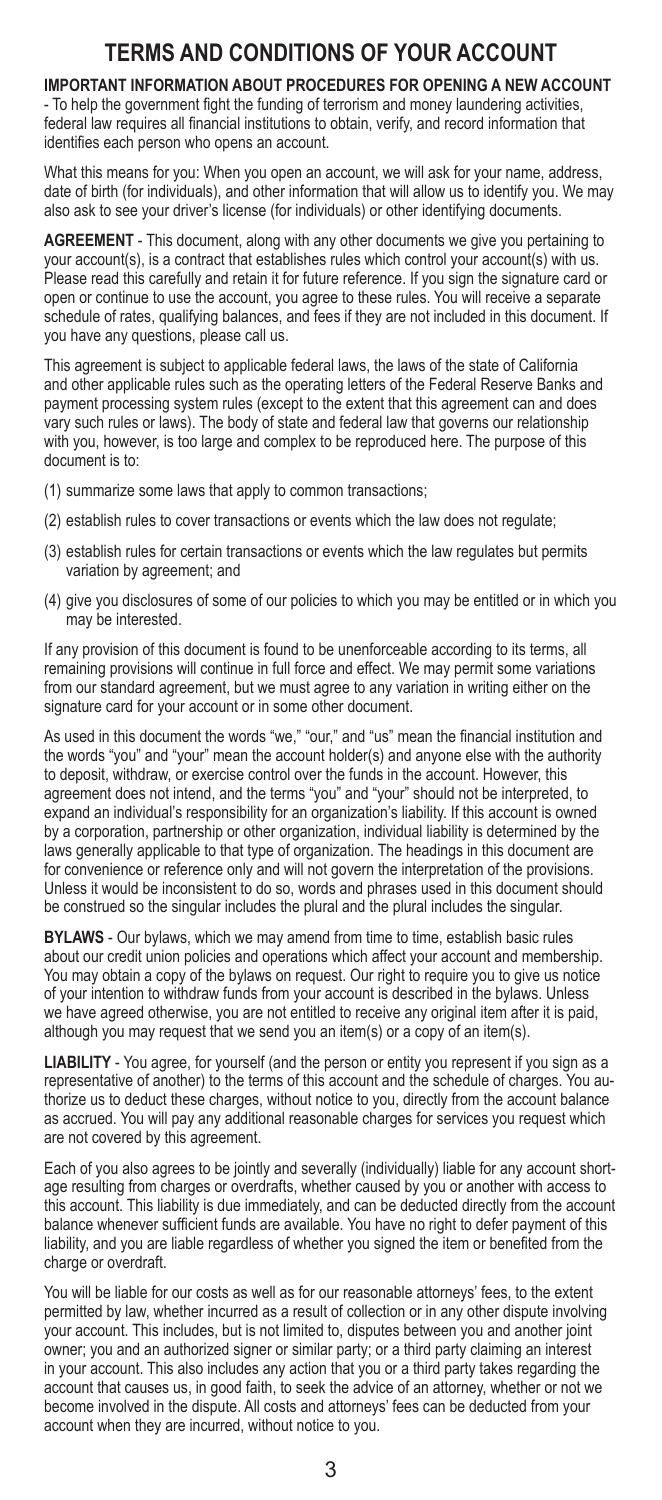**DEPOSITS** - We will give only provisional credit until collection is final for any items, other than cash, we accept for deposit (including items drawn "on us"). Before settlement of any item becomes final, we act only as your agent, regardless of the form of endorsement or lack of endorsement on the item and even though we provide you provisional credit for the item. We may reverse any provisional credit for items that are lost, stolen, or returned. Actual credit for deposits of, or payable in, foreign currency will be at the exchange rate in effect on final collection in U.S. dollars. We are not responsible for transactions by mail or outside depository until we actually record them. We will treat and record all transactions received after our "daily cutoff time" on a business day we are open, or received on a day we are not open for business, as if initiated on the next business day that we are open. At our option, we may take an item for collection rather than for deposit. If we accept a third-party check for deposit, we may require any third-party endorsers to verify or guarantee their endorsements, or endorse in our presence.

#### **WITHDRAWALS -**

**Generally** - Unless clearly indicated otherwise on the account records, any of you, acting alone, who signs to open the account or has authority to make withdrawals may withdraw or transfer all or any part of the account balance at any time. Each of you (until we receive written notice to the contrary) authorizes each other person who signs or has authority to make withdrawals to endorse any item payable to you or your order for deposit to this account or any other transaction with us.

**Postdated checks** - A postdated check is one which bears a date later than the date on which the check is written. We may properly pay and charge your account for a postdated check even though payment was made before the date of the check, unless we have received written notice of the postdating in time to have a reasonable opportunity to act. Because we process checks mechanically, your notice will not be effective and we will not be liable for failing to honor your notice unless it precisely identifies the number, date, amount and payee of the item.

**Checks and withdrawal rules** - If you do not purchase your check blanks from us, you must be certain that we approve the check blanks you purchase. We may refuse any withdrawal or transfer request which you attempt on forms not approved by us or by any method we do not specifically permit. We may refuse any withdrawal or transfer request which is greater in number than the frequency permitted, or which is for an amount greater or less than any withdrawal limitations. We will use the date the transaction is completed by us (as opposed to the date you initiate it) to apply the frequency limitations. In addition, we may place limitations on the account until your identity is verified.

Even if we honor a nonconforming request, we are not required to do so later. If you violate the stated transaction limitations (if any), in our discretion we may close your account or reclassify it as a transaction account. If we reclassify your account, your account will be subject to the fees and earnings rules of the new account classification.

If we are presented with an item drawn against your account that would be a "substitute check," as defined by law, but for an error or defect in the item introduced in the substitute check creation process, you agree that we may pay such item.

See the funds availability policy disclosure for information about when you can withdraw funds you deposit. For those accounts to which our funds availability policy disclosure does not apply, you can ask us when you make a deposit when those funds will be available for withdrawal. We may determine the amount of available funds in your account for the purpose of deciding whether to return an item for insufficient funds at any time between the time we receive the item and when we return the item or send a notice in lieu of return. We need only make one determination, but if we choose to make a subsequent determination, the account balance at the subsequent time will determine whether there are insufficient available funds.

**Overdrafts** - You understand that we may, at our discretion, honor withdrawal requests that overdraw your account. However, the fact that we may honor withdrawal requests that overdraw the account balance does not obligate us to do so later. So you can NOT rely on us to pay overdrafts on your account regardless of how frequently or under what circumstances we have paid overdrafts on your account in the past. We can change our practice of paying overdrafts on your account without notice to you. You can ask us if we have other account services that might be available to you where we commit to paying overdrafts under certain circumstances, such as an overdraft protection line-of- credit or a plan to sweep funds from another account you have with us. You agree that we may charge fees for overdrafts. For consumer accounts, we will not charge fees for overdrafts caused by ATM withdrawals or one-time debit card transactions if you have not opted-in to that service. We may use subsequent deposits, including direct deposits of social security or other government benefits, to cover such overdrafts and overdraft fees, as permitted by state and federal laws and regulations. You understand that we may, at our discretion, honor withdrawal requests that overdraw your account. However, the fact that we may honor withdrawal requests that overdraw the account balance does not obligate us to do so later. So you can NOT rely on us to pay overdrafts on your account regardless of how frequently or under what circumstances we have paid overdrafts on your account in the past.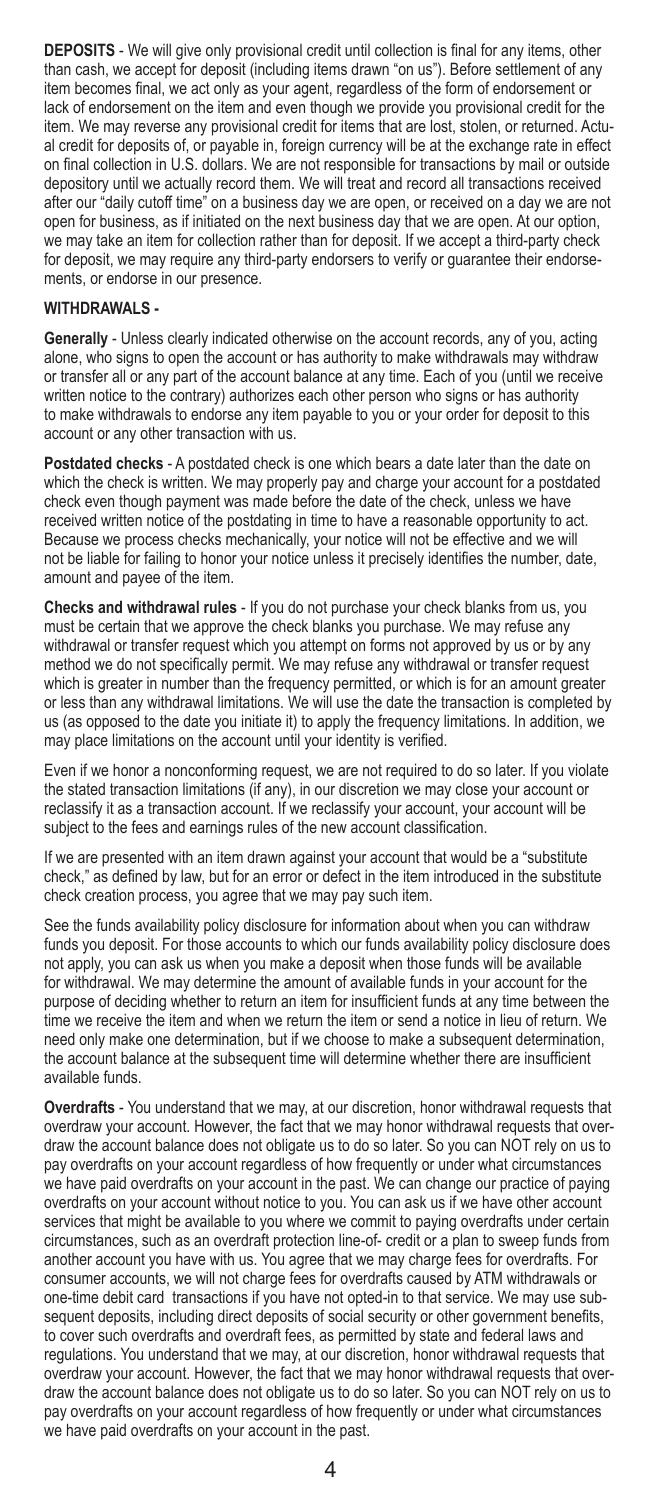We can change our practice of paying overdrafts on your account without notice to you. You can ask us if we have other account services that might be available to you where we commit to paying overdrafts under certain circumstances, such as an overdraft protection line-of-credit or a plan to sweep funds from another account you have with us. You agree that we may charge fees for overdrafts. We may use subsequent deposits, including direct deposits of social security or other government benefits, to cover such overdrafts and overdraft fees. **We may return items unpaid.** We are not obligated to pay any item presented for payment if your account does not contain sufficient available funds. If we do not authorize and pay an overdraft, then we decline or return the transaction/item as unpaid and charge a related NSF fee. You are responsible for ensuring that your account includes sufficient available funds to pay the transactions you initiate or authorize when they are processed for payment from your account, and you also acknowledge that the timing of when merchants or payees submit transactions to us for payment may vary. If your account does not have sufficient funds available when a transaction/item is presented to us for payment and, as a result, returned unpaid, the merchant or payee of your transaction/item may choose to resubmit the same transaction/item, and may do so multiple times. In the event that a transaction/item is resubmitted for payment at a time when your account lacks sufficient available funds to pay it and we decline it, we will charge a related NSF fee each time that same transaction/item is returned unpaid. A related NSF fee will be assessed for each presentment that is rejected due to an overdrawn account. In turn, the assessment of a related NSF fee reduces the available balance in your account and may put your account into (or further into) overdraft.

**Multiple signatures, electronic check conversion, and similar transactions** - An electronic check conversion transaction is a transaction where a check or similar item is converted into an electronic fund transfer as defined in the Electronic Fund Transfers regulation. In these types of transactions the check or similar item is either removed from circulation (truncated) or given back to you. As a result, we have no opportunity to review the check to examine the signatures on the item. You agree that, as to these or any items as to which we have no opportunity to examine the signatures, you waive any requirement of multiple signatures.

**BUSINESS, ORGANIZATION AND ASSOCIATION ACCOUNTS** - Earnings in the form of interest, dividends, or credits will be paid only on collected funds, unless otherwise provided by law or our policy. You represent that you have the authority to open and conduct business on this account on behalf of the entity. We may require the governing body of the entity opening the account to give us a separate authorization telling us who is authorized to act on its behalf. We will honor the authorization until we actually receive written notice of a change from the governing body of the entity.

**STOP PAYMENTS** - Unless otherwise provided, the rules in this section cover stopping payment of items such as checks and drafts. Rules for stopping payment of other types of transfers of funds, such as consumer electronic fund transfers, may be established by law or our policy. If we have not disclosed these rules to you elsewhere, you may ask us about those rules.

We may accept an order to stop payment on any item from any one of you. You must make any stop-payment order in the manner required by law and we must receive it in time to give us a reasonable opportunity to act on it before our stop- payment cutoff time. Because stop-payment orders are handled by computers, to be effective, your stop-payment order must precisely identify the number, date, and amount of the item, and the payee. You may stop payment on any item drawn on your account whether you sign the item or not. Generally, if your stop- payment order is given to us in writing it is effective for six months. Your order will lapse after that time if you do not renew the order in writing before the end of the six-month period. If the original stop-payment order was verbal your stop- payment order will lapse after 14 calendar days if you do not confirm your order in writing within that time period. We are not obligated to notify you when a stop- payment order expires. A release of the stop-payment request may be made only by the person who initiated the stop-payment order.

If you stop payment on an item and we incur any damages or expenses because of the stop payment, you agree to indemnify us for those damages or expenses, including attorneys' fees. You assign to us all rights against the payee or any other holder of the item. You agree to cooperate with us in any legal actions that we may take against such persons. You should be aware that anyone holding the item may be entitled to enforce payment against you despite the stop-payment order.

**TELEPHONE TRANSFERS** - A telephone transfer of funds from this account to another account with us, if otherwise arranged for or permitted, may be made by the same persons and under the same conditions generally applicable to withdrawals made in writing. Unless a different limitation is disclosed in writing, we restrict the number of transfers from a savings account to another account or to third parties, to a maximum of six per month (less the number of "preauthorized transfers" during the month). Other account transfer restrictions may be described elsewhere.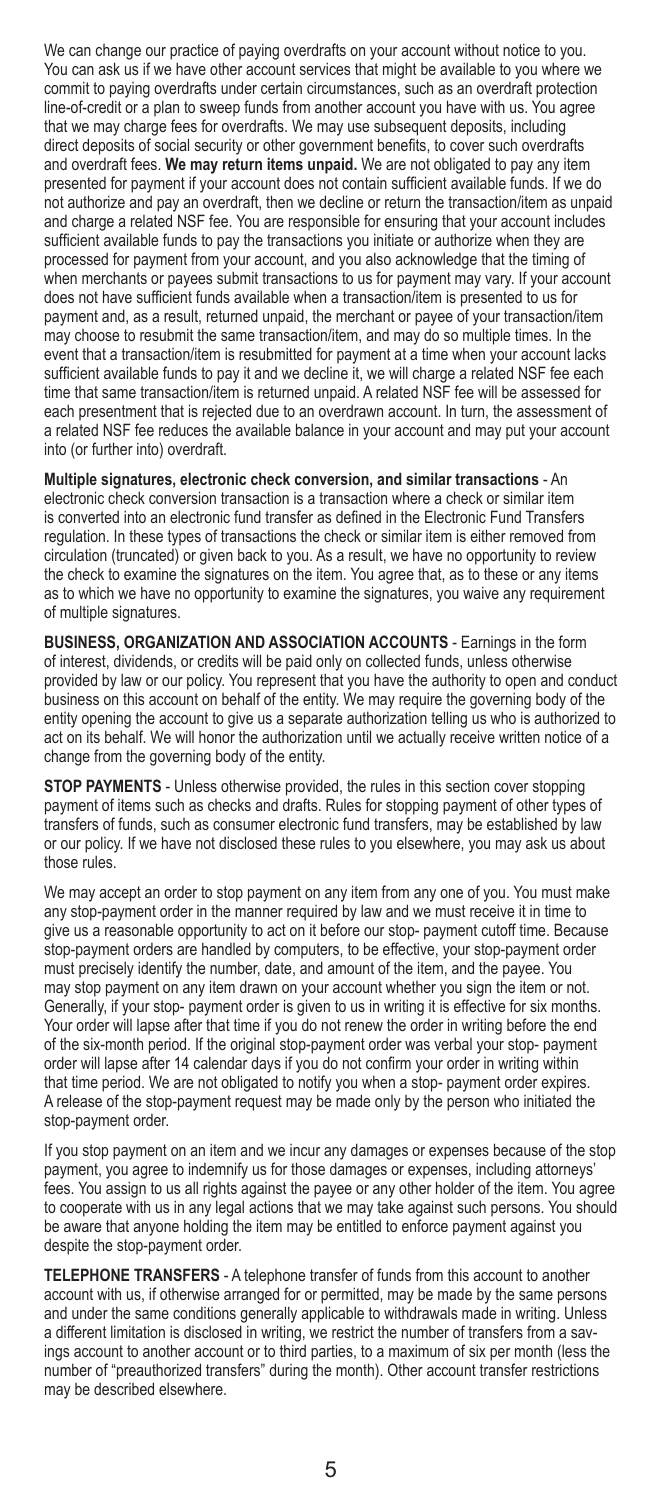**AMENDMENTS AND TERMINATION** - We may change our bylaws and any term of this agreement. Rules governing changes in rates are provided separately in the Truth-in-Savings disclosure or in another document. For other changes we will give you reasonable notice in writing or by any other method permitted by law. We may close this account if your membership in the credit union terminates, or by giving reasonable notice to you and tender of the account balance personally or by mail. Items presented for payment after the account is closed may be dishonored. When you close your account, you are responsible for leaving enough money in the account to cover any outstanding items and charges to be paid from the account. Reasonable notice depends on the circumstances, and in some cases such as when we cannot verify your identity or we suspect fraud, it might be reasonable for us to give you notice after the change or account closure becomes effective. For instance, if we suspect fraudulent activity with respect to your account, we might immediately freeze or close your account and then give you notice. At our option, we may suspend your rights to member services if you violate the terms of this agreement. You must keep us informed of your current address at all times. Notice from us to any one of you is notice to all of you. If we have notified you of a change in any term of your account and you continue to have your account after the effective date of the change, you have agreed to the new term(s).

**STATEMENTS** - **Your duty to report unauthorized signatures, alterations and forgeries** - You must examine your statement of account with "reasonable promptness." If you discover (or reasonably should have discovered) any unauthorized signatures or alterations, you must promptly notify us of the relevant facts. As between you and us, if you fail to do either of these duties, you will have to either share the loss with us, or bear the loss entirely yourself (depending on whether we used ordinary care and, if not, whether we contributed to the loss). The loss could be not only with respect to items on the statement but other items with unauthorized signatures or alterations by the same wrongdoer.

You agree that the time you have to examine your statement and report to us will depend on the circumstances, but will not, in any circumstance, exceed a total of 30 days from when the statement is first sent or made available to you.

You further agree that if you fail to report any unauthorized signatures, alterations or forgeries in your account within 60 days of when we first send or make the statement available. you cannot assert a claim against us on any items in that statement, and as between you and us the loss will be entirely yours. This 60-day limitation is without regard to whether we used ordinary care. The limitation in this paragraph is in addition to that contained in the first paragraph of this section.

**Your duty to report other errors** - In addition to your duty to review your statements for unauthorized signatures, alterations and forgeries, you agree to examine your statement with reasonable promptness for any other errors - such as an encoding error. You agree that the time you have to examine your statement and report to us will depend on the circumstances. However, such time period shall not exceed 60 days. Failure to examine your statement and report any such errors to us within 60 days of when we first send or make the statement available precludes you from asserting a claim against us for any such errors on items identified in that statement and as between you and us the loss will be entirely yours.

**ACCOUNT TRANSFER** - This account may not be transferred or assigned without our prior written consent.

**DIRECT DEPOSITS** - If we are required for any reason to reimburse the federal government for all or any portion of a benefit payment that was directly deposited into your account, you authorize us to deduct the amount of our liability to the federal government from the account or from any other account you have with us, without prior notice and at any time, except as prohibited by law. We may also use any other legal remedy to recover the amount of our liability.

**TEMPORARY ACCOUNT AGREEMENT** - If this option is selected, this is a temporary account agreement. Each person who signs to open the account or has authority to make withdrawals (except as indicated to the contrary) may transact business on this account. However, we may at some time in the future restrict or prohibit further use of this account if you fail to comply with the requirements we have imposed within a reasonable time.

**RIGHT TO REPAYMENT OF INDEBTEDNESS** - You each agree that we may (without prior notice and when permitted by law) charge against and deduct from this account any due and payable debt owed to us now or in the future, by any of you having the right of withdrawal, to the extent of such persons' or legal entity's right to withdraw. If the debt arises from a note, "any due and payable debt" includes the total amount of which we are entitled to demand payment under the terms of the note at the time we charge the account, including any balance the due date for which we properly accelerate under the note.

In addition to these contract rights, we may also have rights under a "statutory lien." A "lien" on property is a creditor's right to obtain ownership of the property in the event a debtor defaults on a debt. A "statutory lien" is one created by federal or state statute. If federal or state law provides us with a statutory lien, then we are authorized to apply, without prior notice, your shares and dividends to any debt you owe us, in accord with the statutory lien.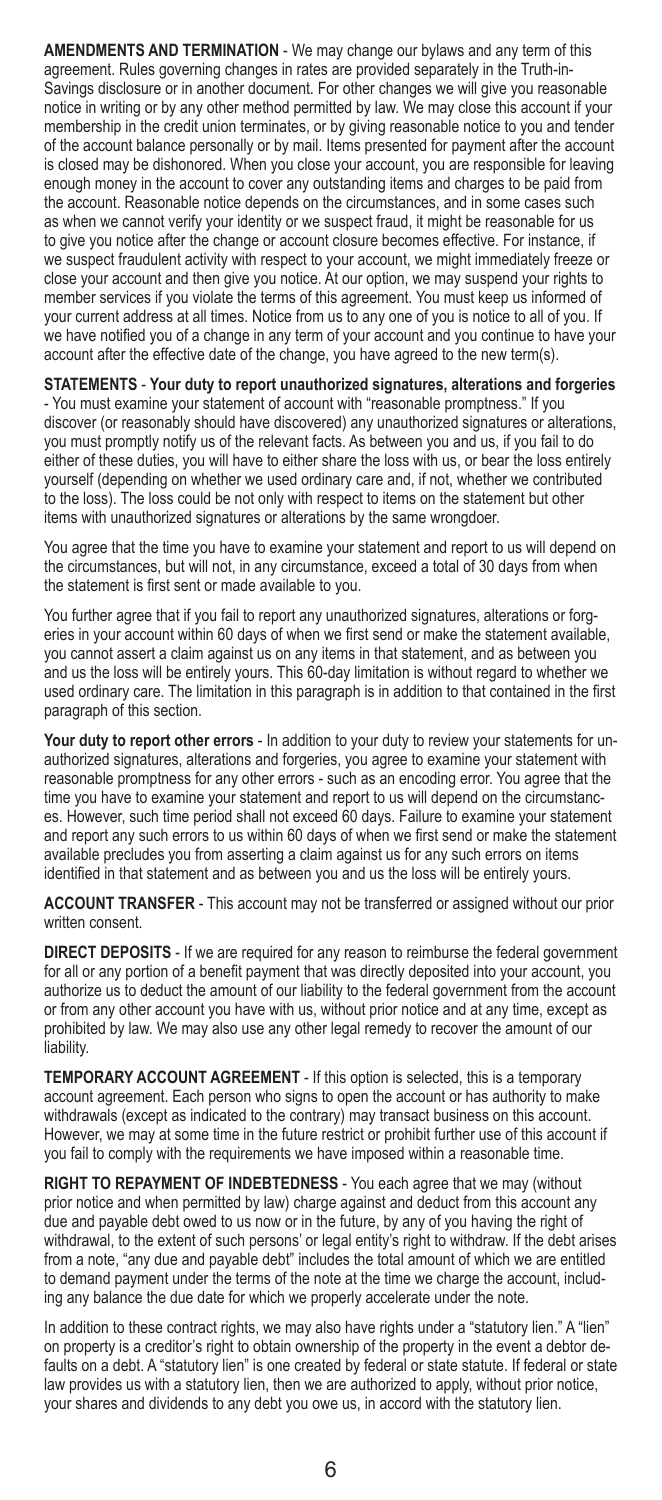Neither our contract rights nor rights under a statutory lien apply to this account if prohibited by law. For example, neither our contract rights nor rights under a statutory lien apply to this account if: (a) it is an Individual Retirement Account or similar tax-deferred account, or (b) the debt is created by a consumer credit transaction under a credit card plan (but this does not affect our rights under any consensual security interest), or (c) the debtor's right of withdrawal arises only in a representative capacity. We will not be liable for the dishonor of any check or draft when the dishonor occurs because we charge and deduct an amount you owe us from your account. You agree to hold us harmless from any claim arising as a result of our exercise of our right to repayment.

**RESTRICTIVE LEGENDS** - The automated processing of the large volume of checks we receive prevents us from inspecting or looking for special instructions or "restrictive legends" on every check. Examples of restrictive legends placed on checks are "must be presented within 90 days" or "not valid for more than

\$1,000.00." For this reason, we are not required to honor any restrictive legend placed on checks you write unless we have agreed in writing to the restriction. We are not responsible for any losses, claims, damages, or expenses that result from your placement of these or other special instructions on your checks.

**PAYMENT ORDER OF ITEMS** - The law permits us to pay items (such as checks or drafts) drawn on your account in any order. To assist you in handling your account with us, we are providing you with the following information regarding how we process the items that you write. When processing items drawn on your account, our policy is to pay them in the order that they are received. The order in which items are paid is important if there is not enough money in your account to pay all of the items that are presented. There is no policy that is favorable in every instance. If the smallest items are paid first, you may have fewer NSF or overdraft fees, but the largest, and perhaps more important items (such as rent or mortgage payments) might not be paid. If an item is presented without sufficient funds in your account to pay it, we may, at our discretion, pay the item (creating an overdraft) or return the item (NSF). The amounts of the overdraft and NSF fees are disclosed elsewhere. By paying items in the order that we receive them, we think our policy attains a reasonable balance between minimizing additional cost to you and paying your more important items. We encourage you to make careful records and practice good account management. This will help you to avoid writing checks or drafts without sufficient funds and incurring the resulting fees.

FICTITIOUS BUSINESS NAME ACCOUNTS - If you hold an account under a fictitious name, each of you represents that one or more of you have the right to use that name and have fulfilled all the legal requirements for using the name and doing business under that name. "Fictitious business name" means, in the case of an individual, a name that does not include the surname (last) of the individual or that suggests the existence of additional owners (e.g., "& Company"). In the case of a partnership, other than a limited partnership, a name that does not include the surname of each general partner or a name that suggests the existence of additional owners is a fictitious business name. In the case of a corporation, any name other than the corporate name stated in its articles of incorporation is a fictitious business name. In the case of a limited partnership or a limited liability company, any name other than the name of the limited partnership or limited liability company on file with the Secretary of State is a fictitious business name.

**UNCLAIMED PROPERTY NOTICE** - Your property may be transferred to the appropriate state if no activity occurs in the account within the time period specified by state law.

**FACSIMILE SIGNATURES** - Unless you make advance arrangements with us, we have no obligation to honor facsimile signatures on your checks or other orders. If we do agree to honor items containing facsimile signatures, you authorize us, at any time, to charge you for all checks, drafts, or other orders, for the payment of money, that are drawn on us. You give us this authority regardless of by whom or by what means the facsimile signature(s) may have been affixed so long as they resemble the facsimile signature specimen filed with us, and contain the required number of signatures for this purpose. You must notify us at once if you suspect that your facsimile signature is being or has been misused.

**TRUNCATION, SUBSTITUTE CHECKS, AND OTHER CHECK IMAGES** - If you truncate an original check and create a substitute check, or other paper or electronic image of the original check, you warrant that no one will be asked to make payment on the original check, a substitute check or any other electronic or paper image, if the payment obligation relating to the original check has already been paid. You also warrant that any substitute check you create conforms to the legal requirements and generally accepted specifications for substitute checks. You agree to retain the original check in conformance with our internal policy for retaining original checks. You agree to indemnify us for any loss we may incur as a result of any truncated check transaction you initiate. We can refuse to accept substitute checks that have not previously been warranted by a bank or other financial institution in conformance with the Check 21 Act. Unless specifically stated in a separate agreement between you and us, we do not have to accept any other electronic or paper image of an original check.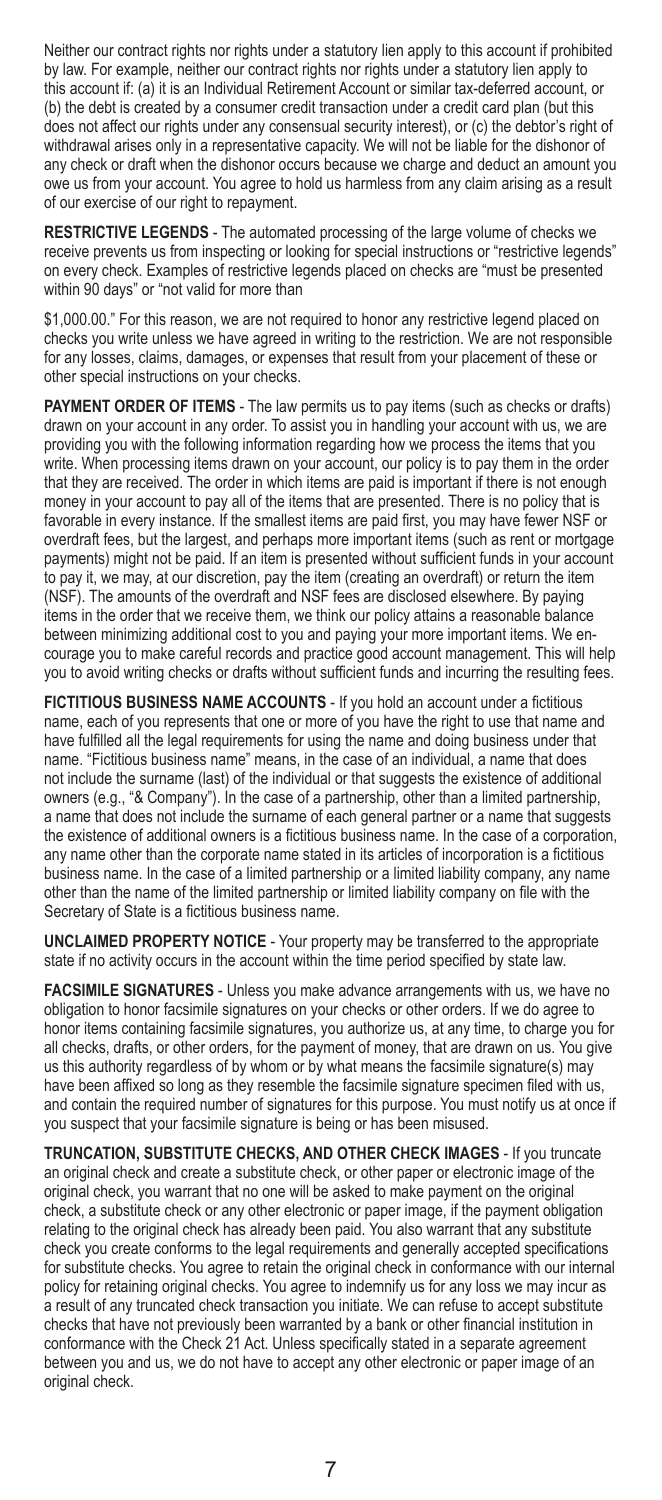**REMOTELY CREATED CHECKS** - Like any standard check or draft, a remotely created check (sometimes called a telecheck, preauthorized draft or demand draft) is a check or draft that can be used to withdraw money from an account. Unlike a typical check or draft, however, a remotely created check is not issued by the paying bank and does not contain the signature of the account owner (or a signature purported to be the signature of the account owner). In place of a signature, the check usually has a statement that the owner authorized the check or has the owner's name typed or printed on the signature line. For example, if a person provides an account number in response to a telephone solicitation, the telephone solicitor can use the account number to issue a remotely created check to withdraw money from that account.

You warrant and agree to the following for every remotely created check we receive from you for deposit or collection: (1) you have received express and verifiable authorization to create the check in the amount and to the payee that appears on the check; (2) you will maintain proof of the authorization for at least 2 years from the date of the authorization, and supply us the proof if we ask; and (3) if a check is returned you owe us the amount of the check, regardless of when the check is returned. We may take funds from your account to pay the amount you owe us, and if there are insufficient funds in your account, you still owe us the remaining balance.

**UNLAWFUL INTERNET GAMBLING NOTICE** - Restricted transactions as defined in Federal Reserve Regulation GG are prohibited from being processed through this account or relationship. Restricted transactions generally include, but are not limited to, those in which credit, electronic fund transfers, checks, or drafts are knowingly accepted by gambling businesses in connection with the participation by others in unlawful Internet gambling.

**STALE-DATED CHECKS** - We are not obligated to, but may at our option, pay a check, other than a certified check, presented for payment more than six months after its date. If you do not want us to pay a stale-dated check, you must place a stop-payment order on the check in the manner we have described elsewhere.

**BACKUP WITHHOLDING/TIN CERTIFICATION** - Federal tax law requires us to report interest payments we make to you of \$10 or more in a year, and to include your taxpayer identification number (TIN) on the report (the taxpayer identification number is your social security number if you are an individual). Interest includes dividends, interest and bonus payments for purposes of this rule. Therefore, we require you to provide us with your TIN and to certify that it is correct. In some circumstances, federal law requires us to withhold and pay to the IRS a percentage of the interest that is earned on funds in your accounts. This is known as backup withholding. We will not have to withhold interest payments when you open your account if you certify your TIN and certify that you are not subject to backup withholding due to underreporting of interest. (There are special rules if you do not have a TIN but have applied for one, if you are a foreign person, or if you are exempt from the reporting requirements.) We may subsequently be required to begin backup withholding if the IRS informs us that you supplied an incorrect TIN or that you underreported your interest income.

**LEGAL ACTIONS AFFECTING YOUR ACCOUNT** - If we are served with a subpoena, restraining order, writ of attachment or execution, levy, garnishment, search warrant, or similar order relating to your account (termed "legal action" in this section), we will comply with that legal action. Or, in our discretion, we may freeze the assets in the account and not allow any payments out of the account until a final court determination regarding the legal action. We may do these things even if the legal action involves less than all of you. In these cases, we will not have any liability to you if there are insufficient funds to pay your items because we have withdrawn funds from your account or in any way restricted access to your funds in accordance with the legal action. Any fees or expenses we incur in responding to any legal action (including, without limitation, attorneys' fees and our internal expenses) may be charged against your account. The list of fees applicable to your account(s) provided elsewhere may specify additional fees that we may charge for certain legal actions.

**CHECK STORAGE AND COPIES** - You agree that you will not receive your canceled checks. We will store your canceled checks or copies of them for a reasonable period. You may request copies from us in the manner we require.

**CHECK PROCESSING** - We process items through an automated process that relies solely on the information encoded in magnetic ink along the bottom of the items. This means that we do not individually examine your items to determine if the item is properly completed, signed and endorsed or to determine if it contains any information other than what is encoded in magnetic ink. You agree that we have not failed to exercise ordinary care solely because we use our automated system to process items and do not inspect all items processed in such a manner. Using an automated process helps us keep costs down for you and all account holders.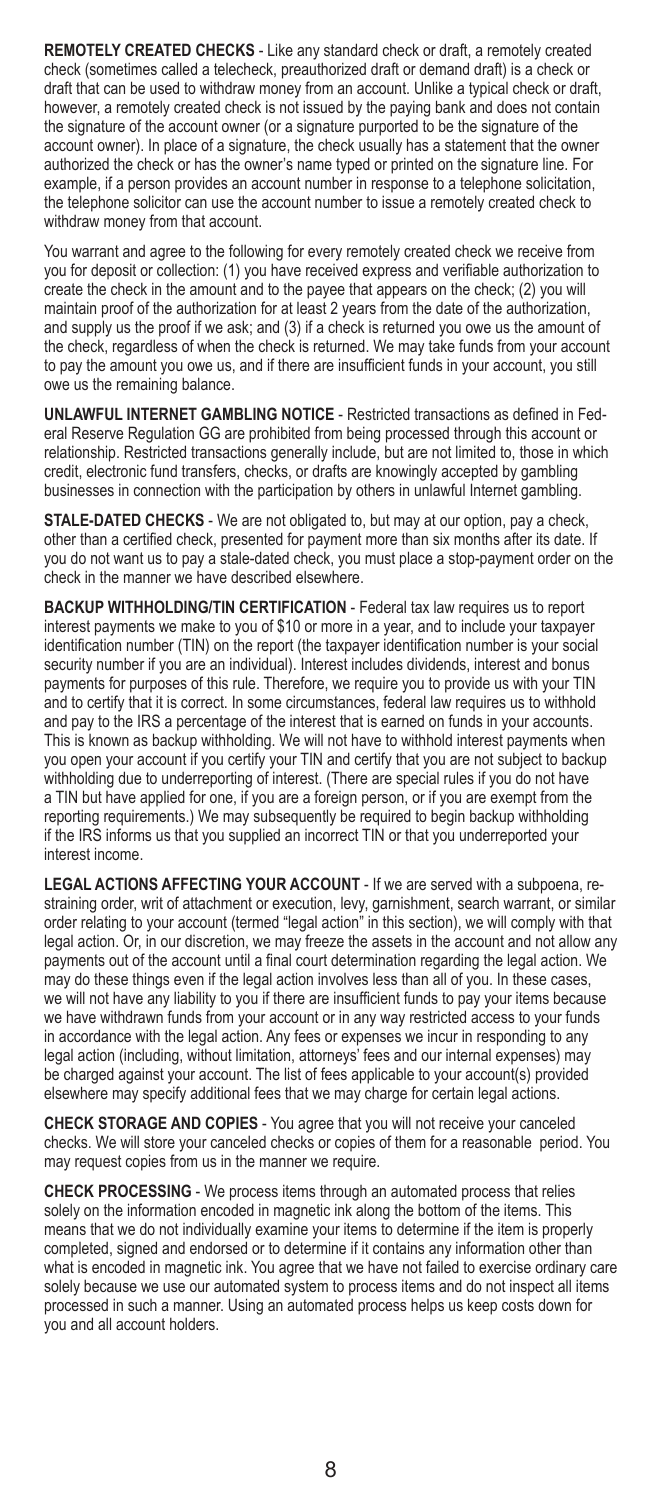| Name<br>Address, City, State                                |                                              |                                         | 7654    |  |
|-------------------------------------------------------------|----------------------------------------------|-----------------------------------------|---------|--|
| PAY TO THE<br>ORDER OF                                      | the control of the control of the control of | DATE:<br>$\mathbf{s}$                   | DOLLARS |  |
| <b>Bank Name</b><br>And Location                            |                                              |                                         |         |  |
| MEMO_<br>123456789                                          | 7654                                         |                                         |         |  |
| <b>Front Of Check</b>                                       |                                              |                                         |         |  |
| Trailing Edge                                               |                                              |                                         |         |  |
| 11/4"<br>Your endorsement  <br>must be within<br>this area. |                                              | Keep your endorsement out of this area. |         |  |

#### *Back Of Check*

**CHECK CASHING** - We may charge a fee for anyone that does not have an account with us who is cashing a check, draft or other instrument written on your account. We may also require reasonable identification to cash such a check, draft or other instrument. We can decide what identification is reasonable under the circumstances and such identification may be documentary or physical and may include collecting a thumbprint or fingerprint.

**ADDRESS OR NAME CHANGES** - You are responsible for notifying us of any change in your address or your name. Unless we agree otherwise, notification of a change of address or name must be made in writing by at least one of the account holders. Informing us of your address or name change on a check reorder form is not sufficient. We will attempt to communicate with you only by use of the most recent address you have provided to us. If provided elsewhere, we may impose a service fee if we attempt to locate you.

**RESOLVING ACCOUNT DISPUTES** - We may place an administrative hold on the funds in your account (and thereby refuse payment or restrict the withdrawal of funds) in instances where a claim is made: (1) adverse to your own interest; (2) by others claiming an interest as survivors or beneficiaries of your account; or (3) by operation of law. The hold may be placed for such period of time as we believe reasonably necessary to allow a legal proceeding to determine the merits of the claim or until we receive evidence satisfactory to us that the dispute has been resolved. We will not be liable for any items that are dishonored as a consequence of placing a hold on funds in your account for these reasons.

**ENDORSEMENTS** - We may accept for deposit any item payable to you or your order, even if they are not endorsed by you. We may give cash back to any one of you. We may supply any missing endorsement(s) for any item we accept for deposit or collection, and you warrant that all endorsements are genuine.

To ensure that your check or share draft is processed without delay, you must endorse it (sign it on the back) in a specific area. Your entire endorsement (whether a signature or a stamp) along with any other endorsement information (e.g. additional endorsements, ID information, driver's license number, etc.) must fall within 11/2" of the "trailing edge" of a check. Endorsements must be made in blue or black ink, so that they are readable.

As you look at the front of a check, the "trailing edge" is the left edge. When you flip the check over, be sure to keep all endorsement information within 11/2" of that edge.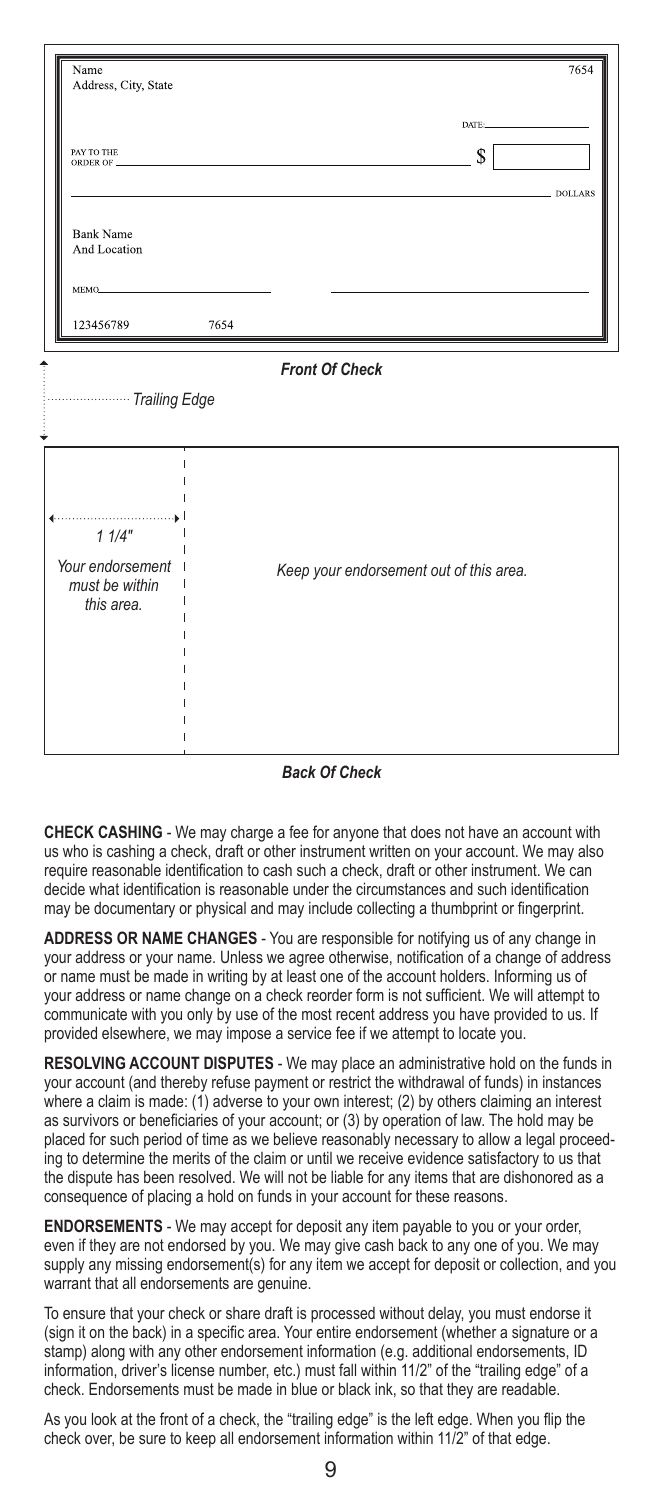It is important that you confine the endorsement information to this area since the remaining blank space will be used by others in the processing of the check to place additional needed endorsements and information. You agree that you will indemnify, defend, and hold us harmless for any loss, liability, damage or expense that occurs because your endorsement, another endorsement or information you have printed on the back of the check obscures our endorsement.

These endorsement quidelines apply to both personal and business checks.

**DEATH OR INCOMPETENCE** - You agree to notify us promptly if any person with a right to withdraw funds from your account(s) dies or becomes legally incompetent. We may continue to honor your checks, items, and instructions until: (a) we know of your death or incompetence, and (b) we have had a reasonable opportunity to act on that knowledge. You agree that we may pay or certify checks drawn on or before the date of death or legal incompetence for up to ten (10) days after your death or legal incompetence unless ordered to stop payment by someone claiming an interest in the account.

FIDUCIARY ACCOUNTS - Accounts may be opened by a person acting in a fiduciary capacity. A fiduciary is someone who is appointed to act on behalf of and for the benefit of another. This account may be opened and maintained by a person or persons named as a trustee under a written trust agreement, or as executors, administrators, or conservators under court orders. You understand that by merely opening such an account, we are not acting in the capacity of a trustee in connection with the trust nor do we undertake any obligation to monitor or enforce the terms of the trust or letters.

**SECURITY** - It is your responsibility to protect the account number(s) and access device(s) (e.g., an ATM card, point-of-sale card and/or PIN) for your account(s). Do not discuss, compare, or share information about your account number(s) or access device(s) with anyone unless you are willing to give them full use of your money. Checks and electronic withdrawals are processed by automated methods, and anyone who obtains your account number or access device could use it to withdraw money from your account, with or without your permission.

You agree that if we offer you services appropriate for your account to help identify and limit fraud or other unauthorized transactions against your account, such as positive pay or commercially reasonable security procedures, and you reject those services, you will be responsible for any fraudulent or unauthorized transactions which could have been prevented by the services we offered, unless we acted in bad faith or to the extent our negligence contributed to the loss.

**Account numbers** - Thieves can encode your account number on a check which looks and functions like an authorized check and can be used to withdraw money from your account. Your account number can also be used to issue a "remotely created check." Like a typical check, a remotely created check (sometimes called a telecheck, preauthorized draft or demand draft) is a draft or check that can be used to withdraw money from your account. Unlike a typical check or draft, however, a remotely created check is not issued by the paying bank and does not contain the signature of the account owner (or a signature purported to be the signature of the account owner). For example, if you provide your account number in response to a telephone solicitation, the telephone solicitor can use the account number to issue a remotely created check to withdraw money from your account. If you have truly authorized the remotely created check (to purchase a service or merchandise, for example), it is properly payable. But it can be risky to authorize a remotely created check. A swindler could issue a remotely created check in an amount greater than you authorized, or issue additional remotely created checks that you have not authorized. We will not know if the withdrawal is unauthorized or in an amount greater than the amount you have authorized. Payment can be made from your account even though you did not contact us directly and order the payment.

**Access devices** - If you furnish your access device and grant actual authority to make transfers to someone who then exceeds that authority, you will be liable for the transfers unless we have been notified that transfers by that person are no longer authorized. Please review the additional information you have received or will receive regarding transfers by access device.

**Blank checks** - You must also exercise caution in safeguarding your blank checks. Notify us at once if you think your blank checks have been lost or stolen. As between you and us, if you are negligent in safeguarding your checks, you must bear the loss entirely yourself, or share the loss with us if we failed to use ordinary care which substantially contributes to the loss.

**CLAIM OF LOSS** - If you claim a credit or refund because of a forgery, alteration, or any other unauthorized withdrawal, you agree to cooperate with us in the investigation of the loss, including giving us an affidavit containing whatever reasonable information we require concerning your account, the transaction, and the circumstances surrounding the loss. You will notify law enforcement authorities of any criminal act related to the claim of lost, missing, or stolen checks or unauthorized withdrawals. We will have a reasonable period of time to investigate the facts and circumstances surrounding any claim of loss. Unless we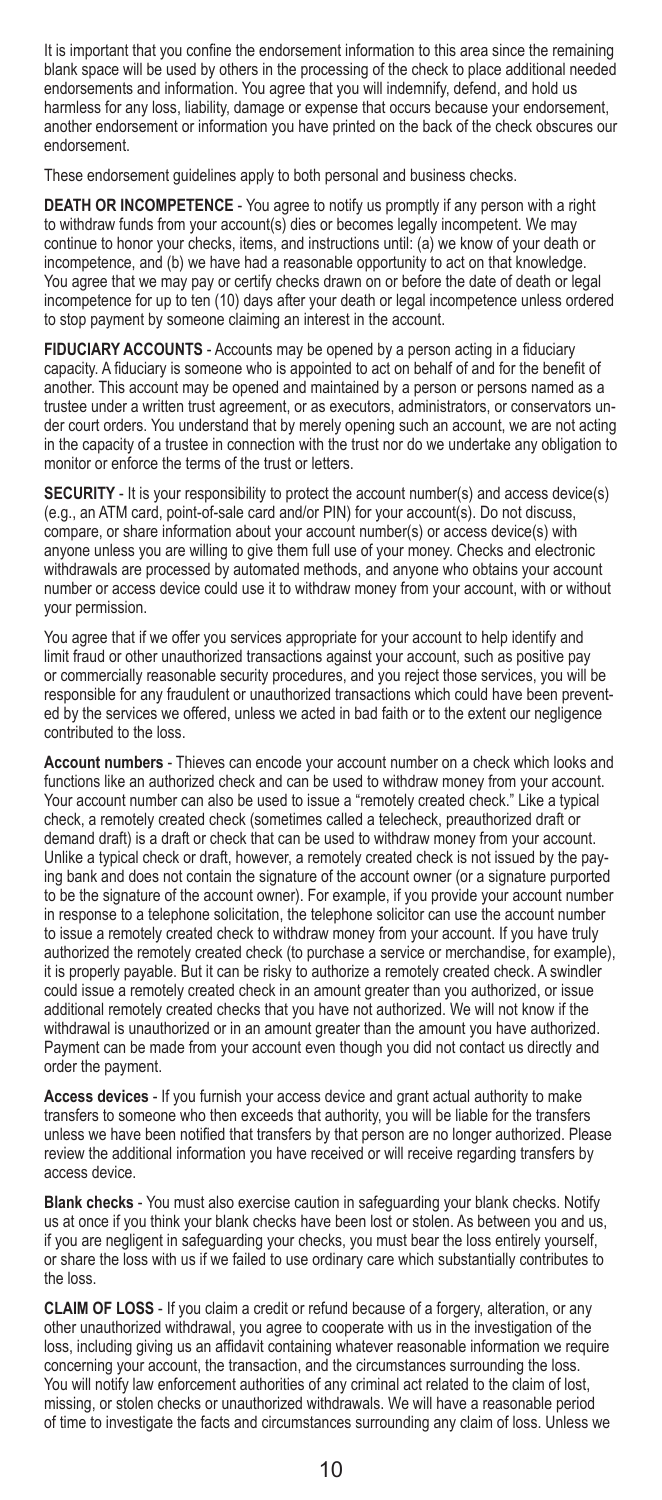have acted in bad faith, we will not be liable for special or consequential damages, including loss of profits or opportunity, or for attorneys' fees incurred by you.

You agree that you will not waive any rights you have to recover your loss against anyone who is obligated to repay, insure, or otherwise reimburse you for your loss. You will pursue your rights or, at our option, assign them to us so that we may pursue them. Our liability will be reduced by the amount you recover or are entitled to recover from these other sources.

**FOREIGN/INTERNATIONAL TRANSACTIONS:** For authorized transactions (e.g. debit card purchases) with foreign or international merchants, which are processed in foreign countries, the credit union **will assess an additional fee equal to 0.8% of the transaction amount.**

**NOTE: Please exercise discretion in verifying whether transactions with foreign merchants are processed in foreign countries.** For example, the additional fee cited above would be assessed for an internet transaction made by a consumer within the U.S., but with a foreign merchant that processes the purchase in a foreign country.

**FUNDS TRANSFERS** - The terms used in this section have the meaning given to them in Article 4A of the Uniform Commercial Code - Funds Transfers (UCC 4A). This section will generally not apply to you if you are a consumer. However, even if you are a consumer, this section will apply to that part of any funds transfer that is conducted by Fedwire. This section is subject to UCC 4A as adopted in the state in which you have your deposit with us. This agreement is also subject to all clearing house association rules, rules of the Board of Governors of the Federal Reserve System and their operating circulars. If any part of this agreement is determined to be unenforceable, the rest of the agreement remains effective. This agreement controls funds transfers unless supplemented or amended in a separate written agreement signed by us. This agreement does not apply to a funds transfer if any part of the transfer is governed by the Electronic Fund Transfer Act of 1978 (EFTA), except this agreement does apply to a funds transfer that is a remittance transfer as defined in EFTA unless the remittance transfer is an electronic fund transfer as defined in EFTA.

**Funds transfer** - A funds transfer is the transaction or series of transactions that begin with the originator's payment order, made for the purpose of making payment to the beneficiary of the order. A funds transfer is completed by the acceptance by the beneficiary's bank of a payment order for the benefit of the beneficiary of the originator's order. You may give us a payment order orally, electronically, or in writing, but your order cannot state any condition to payment to the beneficiary other than the time of payment.

**Authorized account** - An authorized account is a deposit account you have with us that you have designated as a source of payment of payment orders you issue to us. If you have not designated an authorized account, any account you have with us is an authorized account to the extent that payment of the payment order is not inconsistent with the use of the account.

**Acceptance of your payment order** - We are not obligated to accept any payment order that you give us, although we normally will accept your payment order if you have a withdrawable credit in an authorized account sufficient to cover the order. If we do not execute your payment order, but give you notice of our rejection of your payment order after the execution date or give you no notice, we are not liable to pay you as restitution any interest on a withdrawable credit in a non-interest-bearing account.

**Cutoff time** - If we do not receive your payment order or communication canceling or amending a payment order before our cutoff time on a funds transfer day for that type of order or communication, the order or communication will be deemed to be received at the opening of our next funds transfer business day.

**Payment of your order** - If we accept a payment order you give us, we may receive payment by automatically deducting from any authorized account the amount of the payment order plus the amount of any expenses and charges for our services in execution of your payment order. We are entitled to payment on the payment or execution date. Unless your payment order specifies otherwise, the payment or execution date is the funds transfer date we receive the payment order. The funds transfer is completed upon acceptance by the beneficiary's bank. Your obligation to pay your payment order is excused if the funds transfer is not completed, but you are still responsible to pay us any expenses and charges for our services. However, if you told us to route the funds transfer through an intermediate bank, and we are unable to obtain a refund because the intermediate bank that you designated has suspended payments, then you are still obligated to pay us for the payment order. You will not be entitled to interest on any refund you receive because the beneficiary's bank does not accept the payment order.

**Security procedure** - As described more fully in a separate writing, the authenticity of a payment order or communication canceling or amending a payment order issued in your name as sender may be verified by a security procedure. You affirm that you have no circumstances which are relevant to the determination of a commercially reasonable security procedure unless those circumstances are expressly contained in a separate writing signed by us. You may choose from one or more security procedures that we have developed, or you may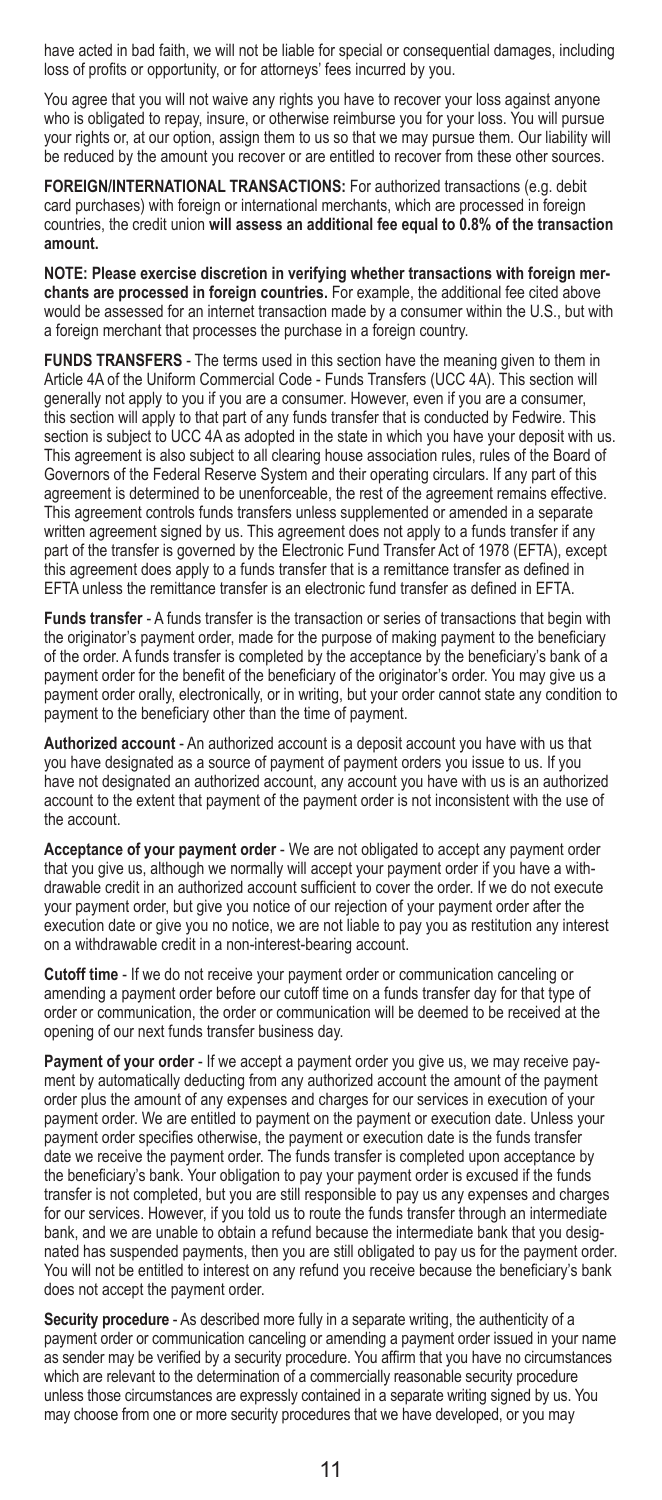develop your own security procedure if it is acceptable to us. If you refuse a commercially reasonable security procedure that we have offered you, you agree that you will be bound by any payment order issued in your name, whether or not authorized, that we accept in good faith and in compliance with the security procedure you have chosen.

**Duty to report unauthorized or erroneous payment** - You must exercise ordinary care to determine that all payment orders or amendments to payment orders that we accept that are issued in your name are authorized, enforceable, in the correct amount, to the correct beneficiary, and not otherwise erroneous. If you discover (or with reasonable care should have discovered) an unauthorized, unenforceable, or erroneously executed payment order or amendment, you must exercise ordinary care to notify us of the relevant facts. The time you have to notify us will depend on the circumstances, but that time will not in any circumstance exceed 14 days from when you are notified of our acceptance or execution of the payment order or amendment or that your account was debited with respect to the order or amendment. If you do not provide us with timely notice you will not be entitled to interest on any refundable amount. If we can prove that you failed to perform either of these duties with respect to an erroneous payment and that we incurred a loss as a result of the failure, you are liable to us for the amount of the loss not exceeding the amount of your order.

**Identifying number** - If your payment order identifies an intermediate bank, beneficiary bank, or beneficiary by name and number, we and every receiving or beneficiary bank may rely upon the identifying number rather than the name to make payment, even if the number identifies an intermediate bank or person different than the bank or beneficiary identified by name. Neither we nor any receiving or beneficiary bank have any responsibility to determine whether the name and identifying number refer to the same financial institution or person.

**Record of oral or telephone orders** - You agree that we may, if we choose, record any oral or telephone payment order or communication of amendment or cancelation.

**Notice of credit** - If we receive a payment order to credit an account you have with us, we are not required to provide you with any notice of the payment order or the credit.

**Provisional credit** - You agree to be bound by the automated clearing house association operating rules that provide that payments made to you or originated by you by funds transferred through the automated clearing house system are provisional until final settlement is made through a Federal Reserve Bank or otherwise payment is made as provided in Article 4A-403(a) of the Uniform Commercial Code.

**Refund of credit** - You agree that if we do not receive payment of an amount credited to your account, we are entitled to a refund from you in the amount credited and the party originating such payment will not be considered to have paid the amount so credited.

**Amendment of funds transfer agreement** - From time to time we may amend any term of this agreement by giving you reasonable notice in writing. We may give notice to anyone who is authorized to send payment orders to us in your name, or to anyone who is authorized to accept service.

**Cancelation or amendment of payment order** - You may cancel or amend a payment order you give us only if we receive the communication of cancelation or amendment before our cutoff time and in time to have a reasonable opportunity to act on it before we accept the payment order. The communication of cancelation or amendment must be presented in conformity with the same security procedure that has been agreed to for payment orders.

**Intermediaries** - We are not liable for the actions of any intermediary, regardless of whether or not we selected the intermediary. We are not responsible for acts of God, outside agencies, or non-salaried agents.

**Limit on liability** - You waive any claim you may have against us for consequential or special damages, including loss of profit arising out of a payment order or funds transfer, unless this waiver is prohibited by law. We are not responsible for attorney fees you might incur due to erroneous execution of payment order.

**Erroneous execution** - If we receive an order to pay you, and we erroneously pay you more than the amount of the payment order, we are entitled to recover from you the amount in excess of the amount of the payment order, regardless of whether you may have some claim to the excess amount against the originator of the order.

**Objection to payment** - If we give you a notice that reasonably identifies a payment order issued in your name as sender that we have accepted and received payment for, you cannot claim that we are not entitled to retain the payment unless you notify us of your objection to the payment within one year of our notice to you.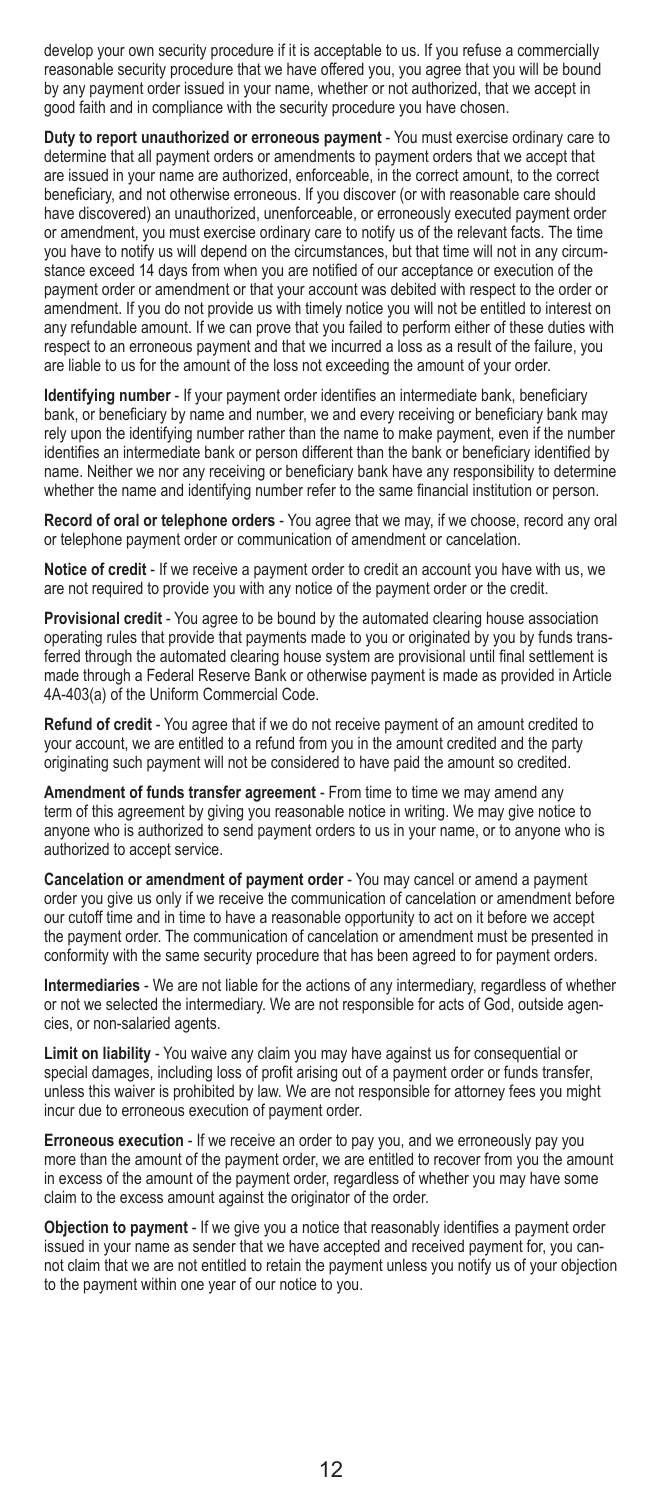## **YOUR ABILITY TO WITHDRAW FUNDS**

This policy statement applies to "transaction" accounts and savings accounts. Transaction accounts, in general, are accounts which permit an unlimited number of payments to third persons and an unlimited number of telephone and preauthorized transfers to other accounts of yours with us. Checking accounts are the most common transaction accounts. Feel free to ask us whether any of your other accounts might also be under this policy.

Our policy is to make funds from your cash, check, and electronic deposits generally available to you immediately. At that time, you can withdraw the funds in cash and we will use the funds to pay checks that you have written.

Please remember that even after we have made funds available to you, and you have withdrawn the funds, you are still responsible for checks you deposit that are returned to us unpaid and for any other problems involving your deposit.

For determining the availability of your deposits, every day is a business day, except Saturdays, Sundays, and federal holidays. If you make a deposit before closing on a business day that we are open, we will consider that day to be the day of your deposit. However, if you make a deposit after closing or on a day we are not open, we will consider that the deposit was made on the next business day we are open.

If you make a deposit at an ATM before 12:00 A.M. (midnight) on a business day that we are open, we will consider that day to be the day of your deposit. However, if you make a deposit at an ATM after 12:00 A.M. (midnight) or on a day we are not open, we will consider that the deposit was made on the next business day we are open.

If we cash a check for you that is drawn on another financial institution, we may withhold the availability of a corresponding amount of funds that are already in your account. Those funds will be available at the time funds from the check we cashed would have been available if you had deposited it.

If we accept for deposit a check that is drawn on another financial institution, we may make funds from the deposit available for withdrawal immediately but delay your availability to withdraw a corresponding amount of funds that you have on deposit in another account with us. The funds in the other account would then not be available for withdrawal until the time periods that are described elsewhere in this disclosure for the type of check that you deposited.

#### **LONGER DELAYS MAY APPLY**

**Case-by-case delays.** In some cases, we will not make all of the funds that you deposit by check available to you immediately. Depending on the type of check that you deposit, funds may not be available until the second business day after the day of your deposit. The first \$225 of your deposits, however, will be available immediately.

If we are not going to make all of the funds from your deposit available immediately, we will notify you at the time you make your deposit. We will also tell you when the funds will be available. If your deposit is not made directly to one of our employees, or if we decide to take this action after you have left the premises, we will mail you the notice by the day after we receive your deposit.

If you will need the funds from a deposit right away, you should ask us when the funds will be available.

**Safeguard exceptions.** In addition, funds you deposit by check may be delayed for a longer period under the following circumstances:

We believe a check you deposit will not be paid.

You deposit checks totaling more than \$5,525 on any one day. You redeposit a check that has been returned unpaid.

You have overdrawn your account repeatedly in the last six months.

There is an emergency, such as failure of computer or communications equipment.

We will notify you if we delay your ability to withdraw funds for any of these reasons, and we will tell you when the funds will be available. They will generally be available no later than the seventh business day after the day of your deposit.

#### **SPECIAL RULES FOR NEW ACCOUNTS**

If you are a new member, the following special rules will apply during the first 30 days your account is open.

Funds from electronic direct deposits to your account will be available on the day we receive the deposit. Funds from deposits of cash, wire transfers, and the first \$5,525 of a day's total deposits of cashier's, certified, teller's, traveler's, and federal, state and local government checks will be available immediately if the deposit meets certain conditions. For example, the checks must be payable to you (and you may have to use a special deposit slip). The excess over \$5,525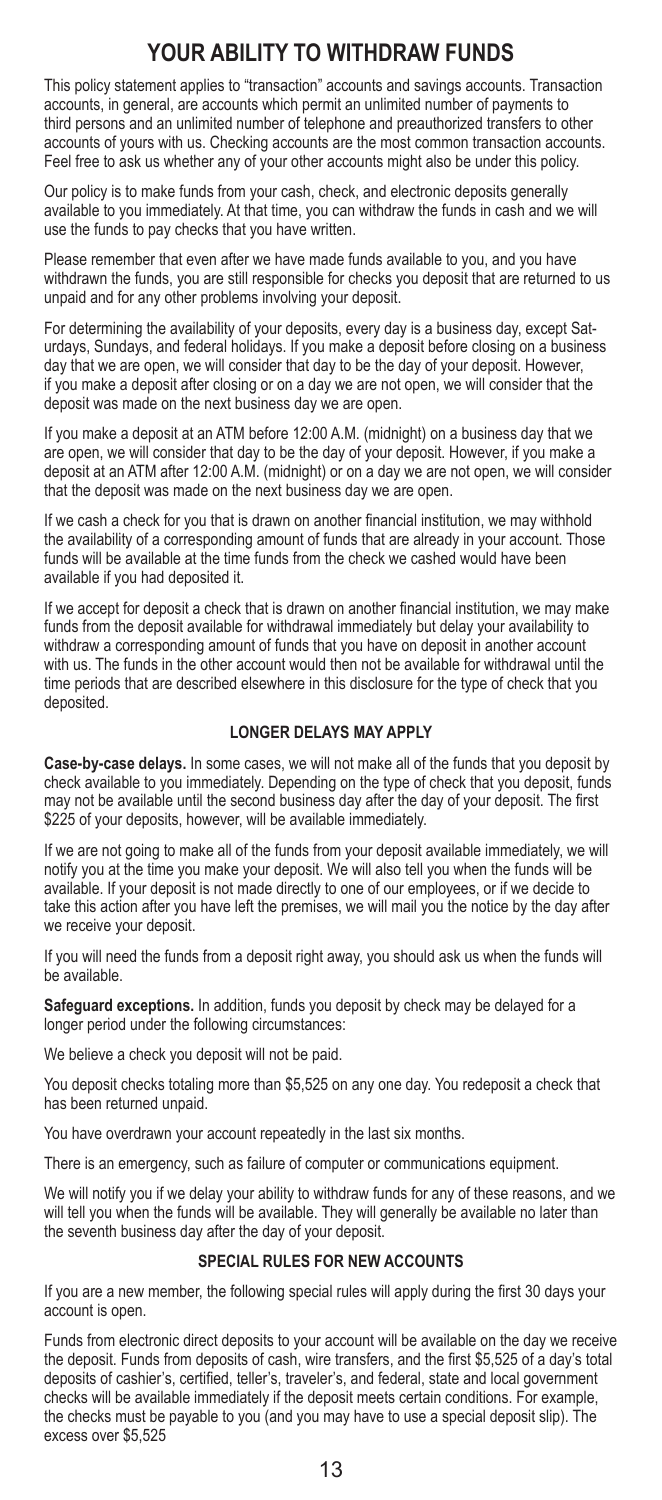will be available on the ninth business day after the day of your deposit. If your deposit of these checks (other than a U.S. Treasury check) is not made in person to one of our employees, the first \$5,525 will not be available until the second business day after the day of your deposit.

Funds from all other check deposits will be available on the ninth business day after the day of your deposit.

#### **DEPOSITS AT AUTOMATED TELLER MACHINES**

Funds from any deposits (cash or checks) made at automated teller machines (ATMs) we own or operate will be available on the second business day after the day of deposit. Funds from any deposits (cash or checks) made at automated teller machines (ATMs) we don't own or operate will be available on the fifth business day after the day of deposit. Also, the first \$225 of a deposit made at ATMs we own or operate will be available on the first business day after the day of deposit.

All ATMs that we own or operate are identified as our machines.

#### **SPECIFIC ACCOUNT DETAILS BASIC BUSINESS CHECKING ACCOUNT**

#### **Minimum balance requirements:**

The minimum balance required to open this account is \$100.00. A monthly fee applies, see Schedule of Fees for details.

#### **Transaction limitations:**

No transaction limitations apply to this account unless otherwise stated in the Common Features section.

Transaction fees may apply, see schedule of fees

#### **CLUB BUSINESS CHECKING ACCOUNT** (Non-profit businesses with limited transactions)

#### **Rate Information:**

The dividend rate may change at any time, as determined by the credit union.

**Compounding and crediting** - Dividends will be compounded every month. Dividends will be credited to your account every month.

**Dividend period** - For this account type, the dividend period is monthly, for example, the beginning date of the first dividend period of the calendar year is January 1, and the ending date of such dividend period is January 31. All other dividend periods follow this same pattern of dates. The dividend declaration date is the last day of the dividend period, and for the example above is January 31.

#### **Minimum balance requirements:**

The minimum balance required to open this account is \$100.00. A monthly fee applies, see Schedule of Fees for details.

You must maintain a minimum daily balance of \$1,000.00 in your account for at least one day to obtain the disclosed dividend rate.

**Daily balance computation method** - Dividends are calculated by the daily balance method which applies a daily periodic rate to the balance in the account each day.

**Accrual of dividends on noncash deposits** - Dividends will begin to accrue on the business day you place noncash items (for example, checks) to your account. For dividends, see rate schedule.

#### **Transaction limitations:**

No transaction limitations apply to this account unless otherwise stated in the Common Features section.

#### **BUSINESS SAVINGS ACCOUNT**

#### **Rate Information:**

The dividend rate may change at any time, as determined by the credit union.

**Compounding and crediting** - Dividends will be compounded every month. Dividends will be credited to your account every month.

**Dividend period** - For this account type, the dividend period is monthly, for example, the beginning date of the first dividend period of the calendar year is January 1, and the ending date of such dividend period is January 31. All other dividend periods follow this same pattern of dates. The dividend declaration date is the last day of the dividend period, and for the example above is January 31.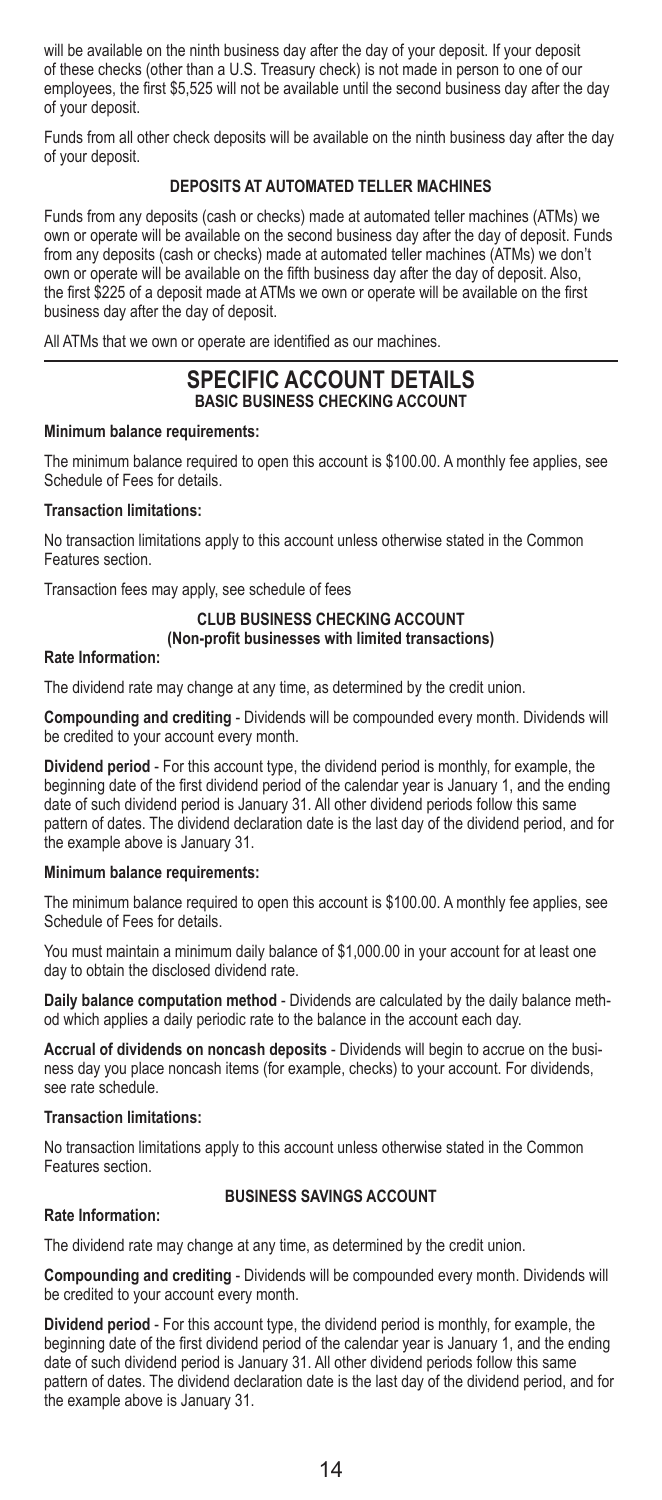#### **Minimum balance requirements:**

The minimum balance required to open this account is \$1,000.00.

You must maintain a minimum daily balance of \$1,000.00 in your account to avoid a monthly service fee. If, during any monthly statement cycle, your account balance falls below the required minimum daily balance, your account will be subject to a monthly service fee for that monthly statement cycle.

You must maintain a minimum daily balance of \$1,000.00 in your account for at least one day to obtain the disclosed dividend rate.

**Daily balance computation method** - Dividends are calculated by the daily balance method which applies a daily periodic rate to the balance in the account each day.

**Accrual of dividends on noncash deposits** - Dividends will begin to accrue on the business day you place noncash items (for example, checks) to your account. For dividends, see rate schedule.

#### **Transaction limitations:**

During any statement cycle, you may not make more than six withdrawals or transfers to another credit union account of yours or to a third party by means of a preauthorized, automatic, or computer transfer, telephonic order or instruction, or by debit card, or similar order to a third party. If you exceed the transfer limitations set forth above, your account will be subject to closure by the credit union.

#### **BUSINESS MONEY MARKET ACCOUNTS**

#### **Rate Information:**

The dividend rate may change at any time, as determined by the credit union.

**Compounding and crediting** - Dividends will be compounded every month. Dividends will be credited to your account every month.

**Dividend period** - For this account type, the dividend period is monthly, for example, the beginning date of the first dividend period of the calendar year is January 1, and the ending date of such dividend period is January 31. All other dividend periods follow this same pattern of dates. The dividend declaration date is the last day of the dividend period, and for the example above is January 31.

#### **Minimum balance requirements:**

The minimum balance required to open this account is \$2,500.00.

You must maintain a minimum daily balance of \$2,500.00 in your account to avoid a monthly service fee. If, during any monthly statement cycle, your account balance falls below the required minimum daily balance, your account will be subject to a monthly service fee for that monthly statement cycle.

**Daily balance computation method** - Dividends are calculated by the daily balance method which applies a daily periodic rate to the balance in the account each day.

**Accrual of dividends on noncash deposits** - Dividends will begin to accrue on the business day you place noncash items (for example, checks) to your account. For dividends, see rate schedule.

#### **Transaction limitations:**

During any statement cycle, you may not make more than six withdrawals or transfers to another credit union account of yours or to a third party by means of a preauthorized, automatic, or computer transfer, telephonic order or instruction, or by check, draft, debit card, or similar order to a third party. If you exceed the transfer limitations set forth above, your account will be subject to closure by the credit union.

#### **Bylaw requirements:**

#### **COMMON FEATURES**

In order to join the Credit Union, an account relationship must be established by the member. This account relationship may be a share, a share draft or a share certificate account or any type of loan account. In order to be eligible to establish an account relationship, each member must pay a one-time, non-refundable membership fee, a portion of which goes to Altura's Scholarship Foundation.

**Transaction limitation** - We reserve the right to at any time require not less than seven days notice in writing before each withdrawal from an interest-bearing account other than a time deposit, or from any other savings account as defined by Regulation D.

**Nature of dividends** - Dividends are paid from current income and available earnings, after required transfers to reserves at the end of a dividend period.

**Check printing** - Fee depends on style and quantity of check ordered.

Please refer to our separate fee schedule for additional information about charges.